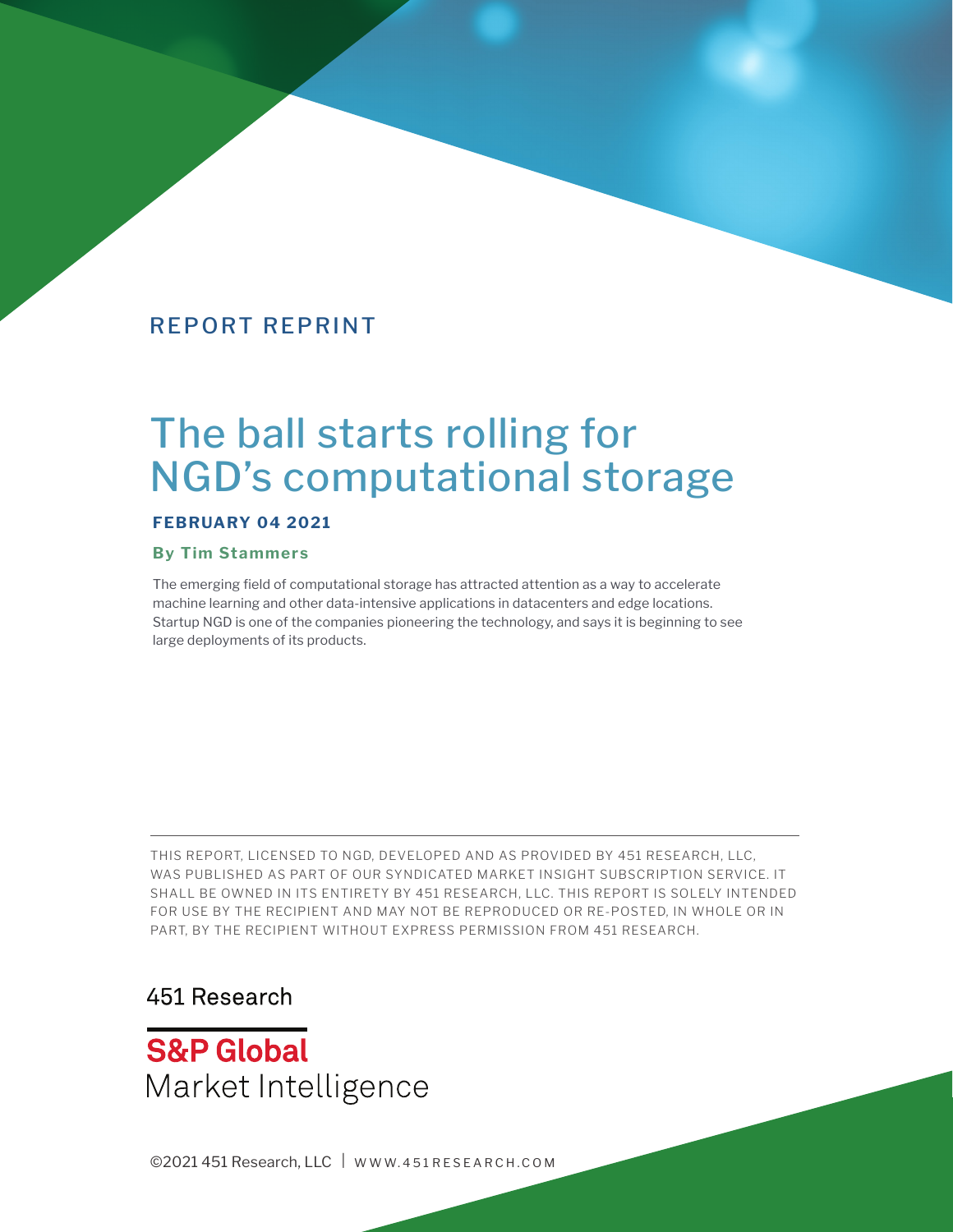#### **Introduction**

NGD is one of a handful of startups that has pioneered the concept of computational storage. Aimed at accelerating processing for data-intensive workloads in both edge and datacenter deployments, the concept has also gained support from large vendors. In 2017 NGD began shipping FPGA-powered computational storage drives, and in 2019 it began shipping the industry's first (and to our knowledge only) ASIC-powered CSDs on the market. That distinction is significant in terms of the addressable market of the devices. Although customer adoption has been slowed by the COVID-19 pandemic, NGD says it has scored multiple deployments, including one large implementation that is in progress now and another that will begin very soon, with others expected to start during 2021.

#### **451 TAKE**

NGD's potential customers need to evaluate its products in their datacenters or laboratories, and COVID-19 lockdowns have made this impossible in many of NGD's target markets. This will have slowed sales, even though the company attempted to offset the damage by building a remote-access laboratory. Nevertheless, NGD is now beginning to see traction. The company's major distinction compared with its small number of rivals is that its ASIC-based architecture allows it to address a wider market by offering a platform that is easily adapted to handle existing and future workloads. The market will decide how valuable this quality will be, but we think VMware's recent demonstration of machine learning incorporating NGD's devices (see below) underlines its potential market reach, especially for edge computing.

#### NGD's product developments

To our knowledge, NGD is the only company currently shipping CSDs that do not use an FPGA to provide computational services, but instead uses an ASIC. Developed in-house by NGD, the ASIC is called the Newport platform. The chip makes NGD's drives easier to program than rival smart SSDs, and therefore suitable for use by a wider range of potential customers, including mainstream enterprises. This may appear counterintuitive – in other situations, FPGAs are more flexible than ASICs. However, defining or modifying the computational tasks to be handled by FPGAs in CSDs requires firmware skills that are generally restricted to hyperscale or other advanced IT organizations. Those skills are not needed for NGD's drives, as the Newport ASIC includes Arm cores that host a Linux OS, which can run conventional software, including existing applications.

As a separate virtue, NGD's NVMe drives offer very high physical densities and low power consumption, alongside high claimed performance. Some customers have deployed NGD drives purely because of these qualities and have not used them as computational devices. In November 2020, NGD launched its first ruler-format drive, which is an EDSFF E1.S (short) device that offers up to 12TB of raw capacity. The E1.S format is in the initial stages of adoption, and very few E1.S drives are currently on the market. As a comparison with NGD's device, Kioxia (formerly Toshiba) recently began sampling an E1.S drive that tops out at just 4TB, according to its public specifications.

Since 451 Research last covered NGD, the company has also qualified its Newport platform to run Amazon's entire Greengrass IoT edge software stack, and has demonstrated its drives running Microsoft's Azure Edge software. NGD says future developments will include support for PCIe4 (or perhaps a jump straight to PCIe5) and possibly drives connecting directly to Ethernet.

451 Research

**S&P Global** Market Intelligence NEW YORK . BOSTON . SAN FRANCISCO . WASHINGTON DC . LONDON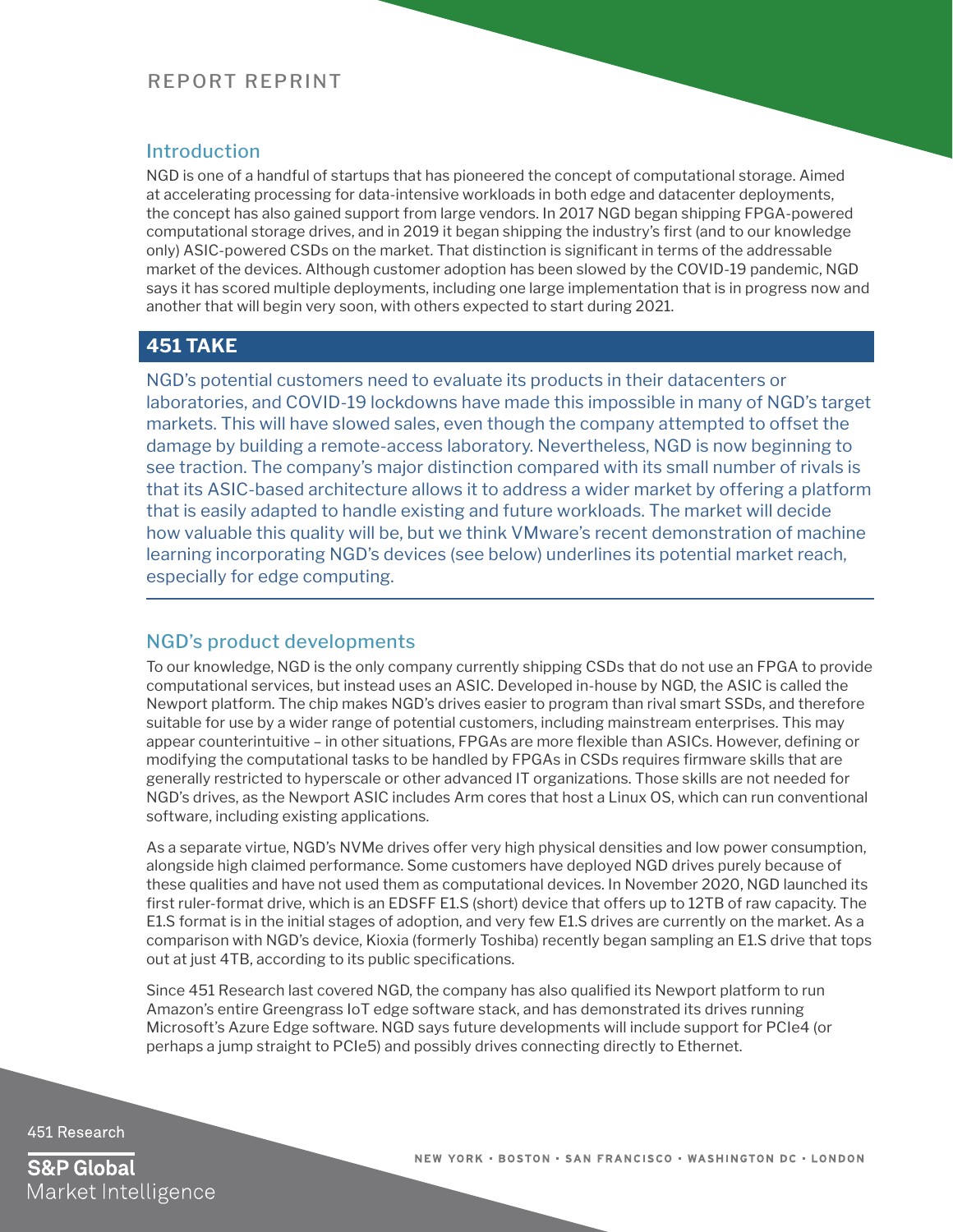During VMware's virtual VMworld conference late in 2020, VMware made a detailed demonstration of NGD's drives handling analytics work within a vSAN hyperconverged cluster. VMware says the demo was part of an exploration of ways to support workloads at edge locations requiring high physical densities for machine learning and training. The demonstration involved the Greenplum analytics database and calculation of optimal routes for a ridesharing or taxi service, with processing taking place on NGD's computational drives and on GPUs (the latter using VMware's Bitfusion software). NGD says its devices boosted performance compared with conventional deployments of Greenplum, and highlights what it calls the 'edge-friendliness' of the demonstration. Greenplum involves multiple management nodes, and the NGD drives were able to act as those nodes, reducing the need for server CPUs. VMware says the resulting reduction in hardware requirements was one of the three key points of the demonstration (the other two were the use of Bitfusion software with GPUs and the resilience of vSAN). The demonstration involved two 2U Dell servers, and NGD says they replaced what would otherwise be rack-level mirroring.

#### Current and expected production deployments

NGD says a deployment involving hundreds of its drives is in progress at a European developer of autonomous vehicle technology, whose clients include major global car and truck makers. That company began taking delivery of NGD drives in Q4 2020 and is continuing to receive deliveries during the current quarter. Initially, the drives were not being used as computational devices, but were instead selected for use within test vehicles as conventional SSDs because of their high physical density, low power consumption and design support. NGD says the drives are now being put to work as CSDs, providing in situ data processing, as well as data storage. The startup says another major deployment is set to begin this quarter at a US government agency, when final qualification testing is completed. This will see NGD drives used as CSDs or computational devices in rugged servers created by Trenton Systems, a supplier of hardware for defense, government, industrial and commercial applications. No further details of this deployment have been made public.

In another government-funded project, the US Space Force says it will use NGD drives within 'constellations' of satellites. This project has entered an official second phase, according to NGD. The Space Force says the NGD drives will work as CSDs handling machine learning, encryption and authentication workloads. 451 Research assumes that, alongside this computational role, the high physical density and low power consumption of the devices are highly attractive at the ultimate edge location of space orbit.

Elsewhere, NGD says PoCs and qualifications by other large organizations have resumed after delays caused by COVID-19. Microsoft is completing final qualification testing for NGD's drives on several platforms, while another 'super seven' hyperscaler is evaluating NGD's EDSFF-format drive described above, according to NGD. Brazilian aircraft maker Embraer has resumed qualification work that will enable usage of NGD drives as CSDs handling analytics tasks. COVID-19 also delayed qualification tests at a large European online commerce operation, but that work has since restarted. During 2020 this customer told us that it planned to deploy NGD's drives because of their power efficiency, but said it might move to CSD usage after deployment.

451 Research

**S&P Global** Market Intelligence NEW YORK . BOSTON . SAN FRANCISCO . WASHINGTON DC . LONDON